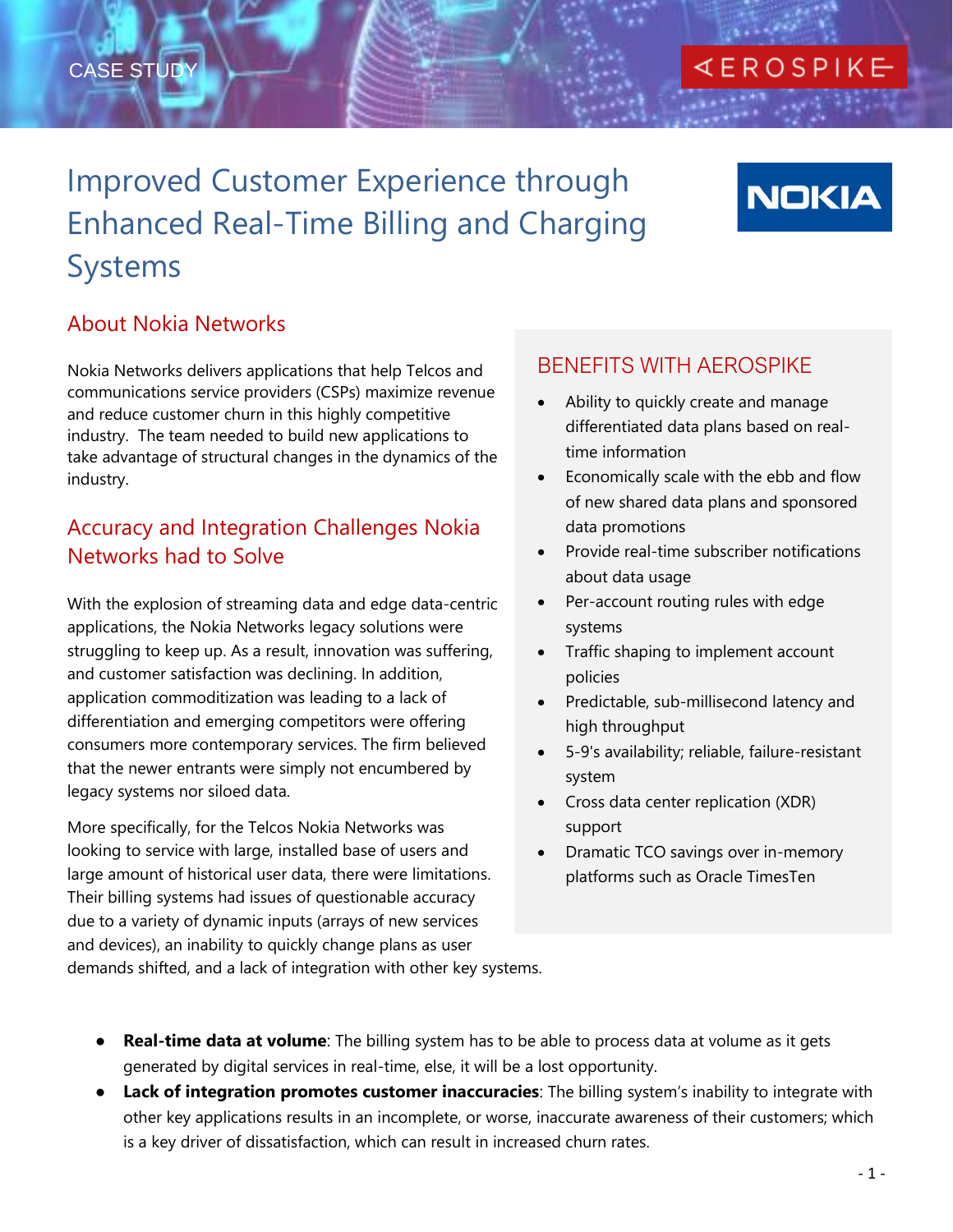#### The Plan

The Nokia team knew that to remain competitive in both the short and long term, they needed to set themselves apart with an updated real-time billing and charging system. By capturing and leveraging the growing data sets of user data in real-time they could make timely and relevant offers to customers, build, deploy and integrate modern applications that can manage and execute on extremely large data sets in real time, and finally, create an environment for user self-provisioning.

### Non-Aerospike options evaluated

The team at Nokia Networks had evaluated options including Oracle TimesTen and a homegrown database, "Datablitz", which was internally developed for high-performance shared memory applications that can survive failures or organize large amounts of data with features suited to many applications.

It was found that Oracle TimesTen had scale and expense issues and proved to be hardware-intensive, which in turn would lead to drive up costs. Datablitz was turning out to be expensive and resource-intensive, was hard to maintain and was deemed an inefficient use of internal development talent when a superior commercial version was available.

## A New Data Platform with Aerospike

Nokia Networks leveraged Aerospike's NoSQL database to provide speed at scale underneath new real-time billing and charging applications designed to capitalize on real-time inputs from the edges of the user experience. These newly written, modern applications built on Aerospike, enable carriers to cater to the unique characteristics of their customers based on real-time information about usage patterns, subscriber preferences, needs, and lifestyles.

## **Application Capabilities realized with Aerospike:**

*"The ability to offer self-service capabilities to customers lets service providers proactively target specific customer segments to deliver contextual, personalized offers to subscribers. Doing this in real time allows us to increase service uptake and reduce churn more effectively, compared to traditional methods based on historical data."* 

- **•** Quickly create and manage differentiated data plans based on real-time information
- Economically scale with the ebb and flow of new shared data plans and sponsored data promotions
- Provide real-time subscriber notifications about data usage
- Per-account routing rules with edge systems
- Traffic shaping to implement account policies
- Accessible user provisioning applications (self-serve and through support personnel)

#### **Infrastructure Results with Aerospike:**

- Predictable, sub-millisecond latency and high throughput
- 5-9's availability; reliable, failure-resistant system
- Cross data center replication (XDR) support
- Dramatic TCO savings over in-memory platforms such as Oracle TimesTen via Flash-based storage to enable fast data center build outs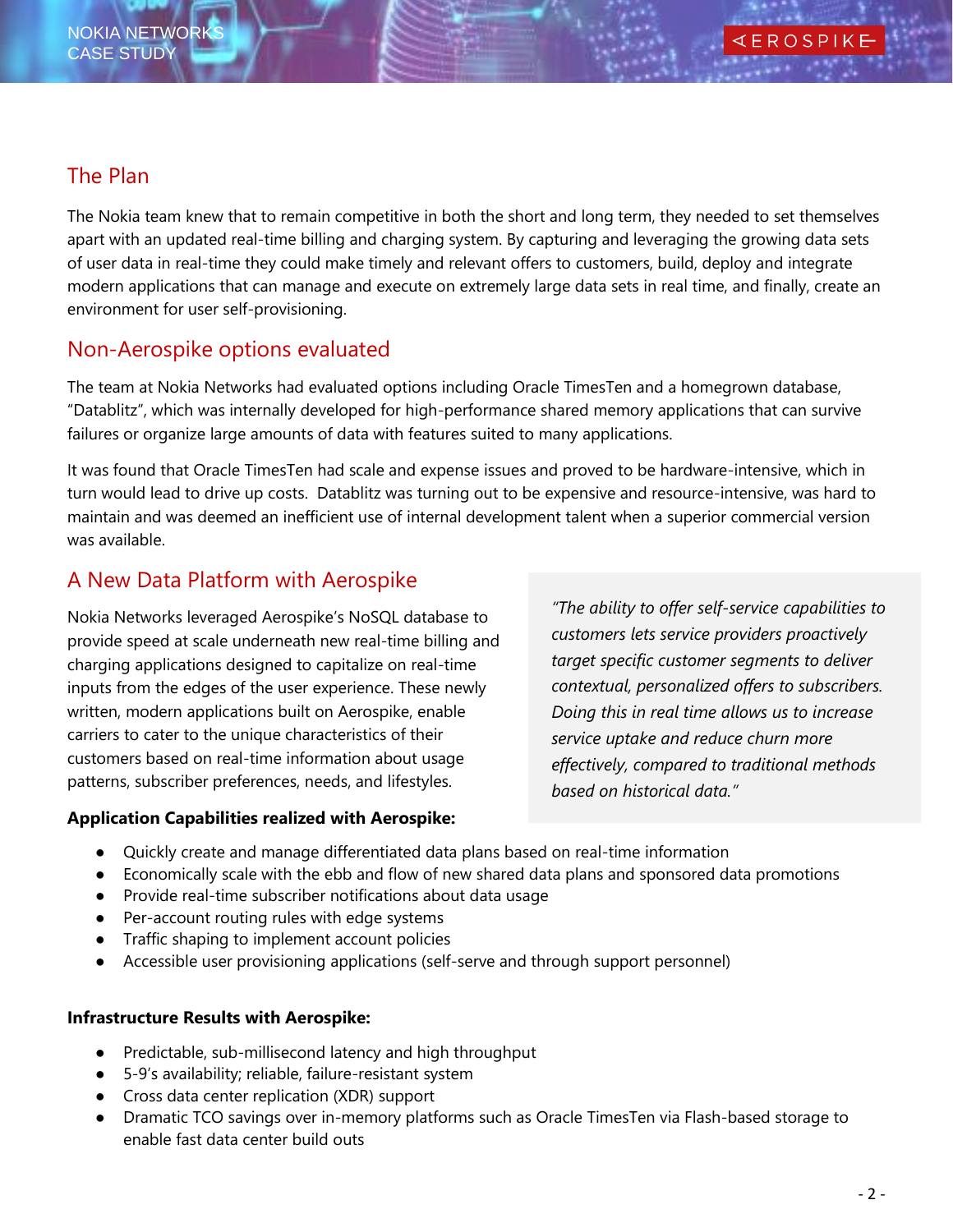

Figure 1: A user's mobile activity results in timely and relevant information and offers back to the user enhancing Quality of Service, Customer Experience and enabling new revenue opportunities.

#### **Driving forces behind platform decision**

- TBs of data
- 10-100M objects
- 10-200K TPS

#### **Key Factors in Selecting Aerospike**

- Clustered system
- Predictable low latency at high throughput
- Highly-available and reliable on failure
- Cross data center (XDR) support